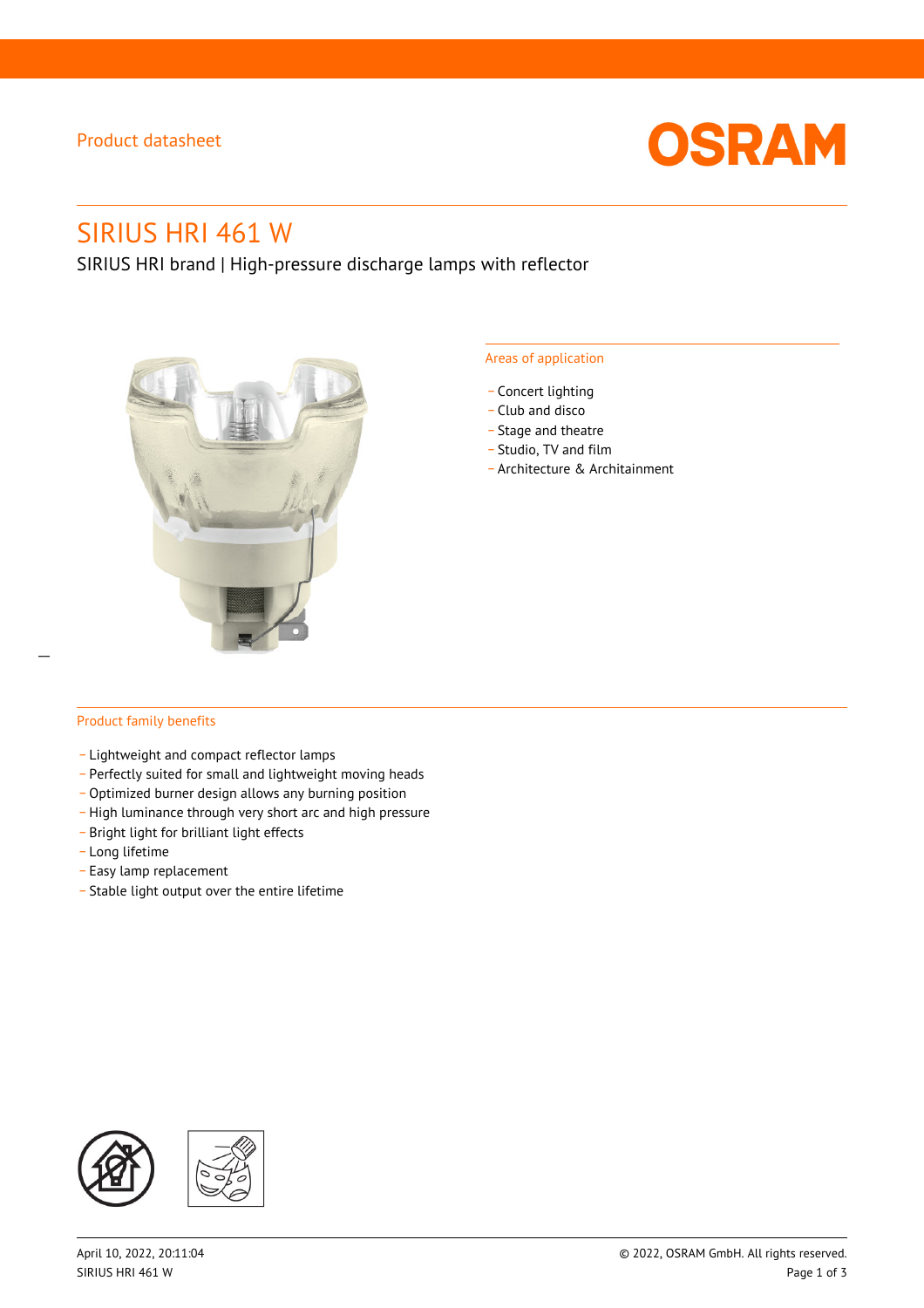## Product datasheet

#### Technical data

### **Electrical data**

| Nominal wattage        | 461.00 W |
|------------------------|----------|
| <b>Nominal current</b> | 5.3 A    |
| Nominal voltage        | 80.0 V   |

#### **Photometrical data**

| <b>Nominal luminous flux</b> | 24000 lm |
|------------------------------|----------|
| Color temperature            | 7500 K   |
| Color rendering index Ra     | 80       |

### **Dimensions & weight**

| <b>Diameter</b> | $60.0$ mm        |
|-----------------|------------------|
| Length          | 67.0 mm          |
| Arc length      | $1.3 \text{ mm}$ |

#### **Lifespan**

| Lifespan | 1500 h |
|----------|--------|
|          |        |

#### **Capabilities**  $\overline{a}$

| <b>Burning position</b> | Anv |
|-------------------------|-----|

#### **Environmental information**

### **Information according Art. 33 of EU Regulation (EC) 1907/2006 (REACh)**

| Date of Declaration               | 07-04-2022                         |  |
|-----------------------------------|------------------------------------|--|
| <b>Primary Article Identifier</b> | 4052899532274   4052899553613      |  |
| Candidate List Substance 1        | No declarable substances contained |  |
| Declaration No. in SCIP database  | No declarable substances contained |  |